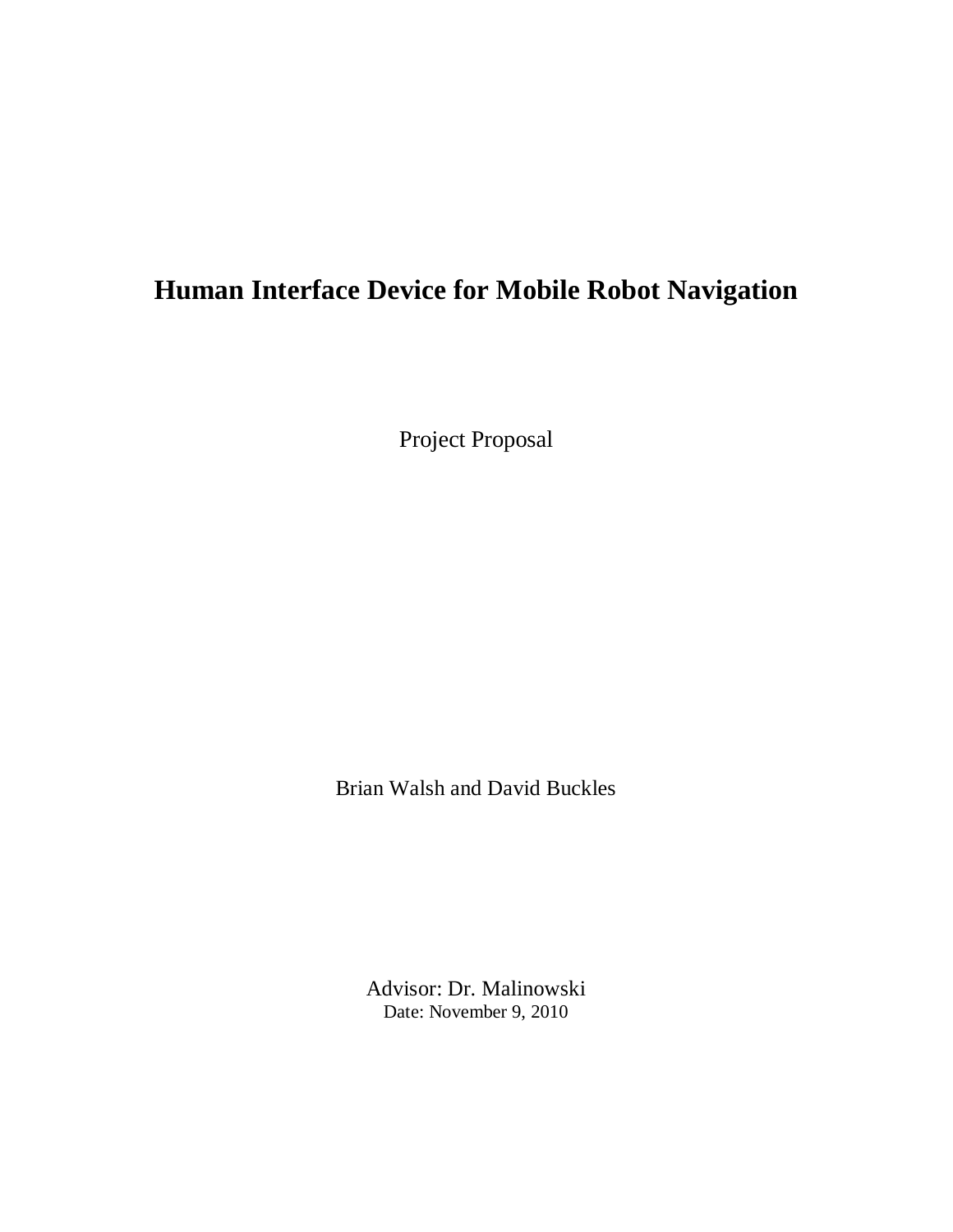## **PROJECT SUMMARY**

The overall purpose for integrating features onto the Pioneer 3D-X chassis is to create an agent that can operate in a combat environment autonomously or be controlled by the user in real time while mapping the environment and relaying sensor information in an easily comprehensible visual format. This project seeks to use ultrasonic and infrared sensors to gather information about the mobile agent's environment. This data can be used directly by the robot in autonomous mode or relayed visually to the user via an LCD eyepiece. In manual override mode the robot is controlled using a sensor glove that detects hand motion and recognizes gestures.

### **GOALS**

The goals for this project entail:

- Mapping the robot's current environment in 3D, in real time, and utilizing OpenGL to display the data on an LCD eyepiece to provide visual feedback
- Provide user override of the automated navigation systems via a glove with sensors and software with feature recognition
- Implement infrared sensors
- Implement a sensor (possibly ultrasonic) to detect ceiling height
- Implement a grasping device controllable by the sensing glove
- Provide means for entering data (goal position) into the navigation system
- Integrate existing IR sensors into the mapping portion of existing navigation program
- If time permits, attach a 2 degree of freedom robotic arm to the grasping device, also controllable via sensor glove with feature recognition
- If time permits, add force-feedback functionality to the glove that is used to provide feedback from the grasping mechanism or in manual override mode for obstacle avoidance.

#### **SUBSYSTEMS**

The first subsystem is the robotic glove. The sensors mounted on the glove will provide pitch, yaw, and rotational feedback, as well as finger position and tracking for overall hand movement. The force feedback sensors would be located on each of the fingers.

The second subsystem is the microcontroller for the operator. The microcontroller will obtain data from the sensors located on the glove and transmit them to the laptop, as well as controlling the force-feedback sensors used with the grasping mechanism.

The third subsystem is the laptop, which will display the openGL map on a user eyepiece and communicate with another laptop.

The forth subsystem is another laptop, which will interpret sensor data from the robot, provide the algorithms used in autonomous mode, and map the data from the environment from the sensors.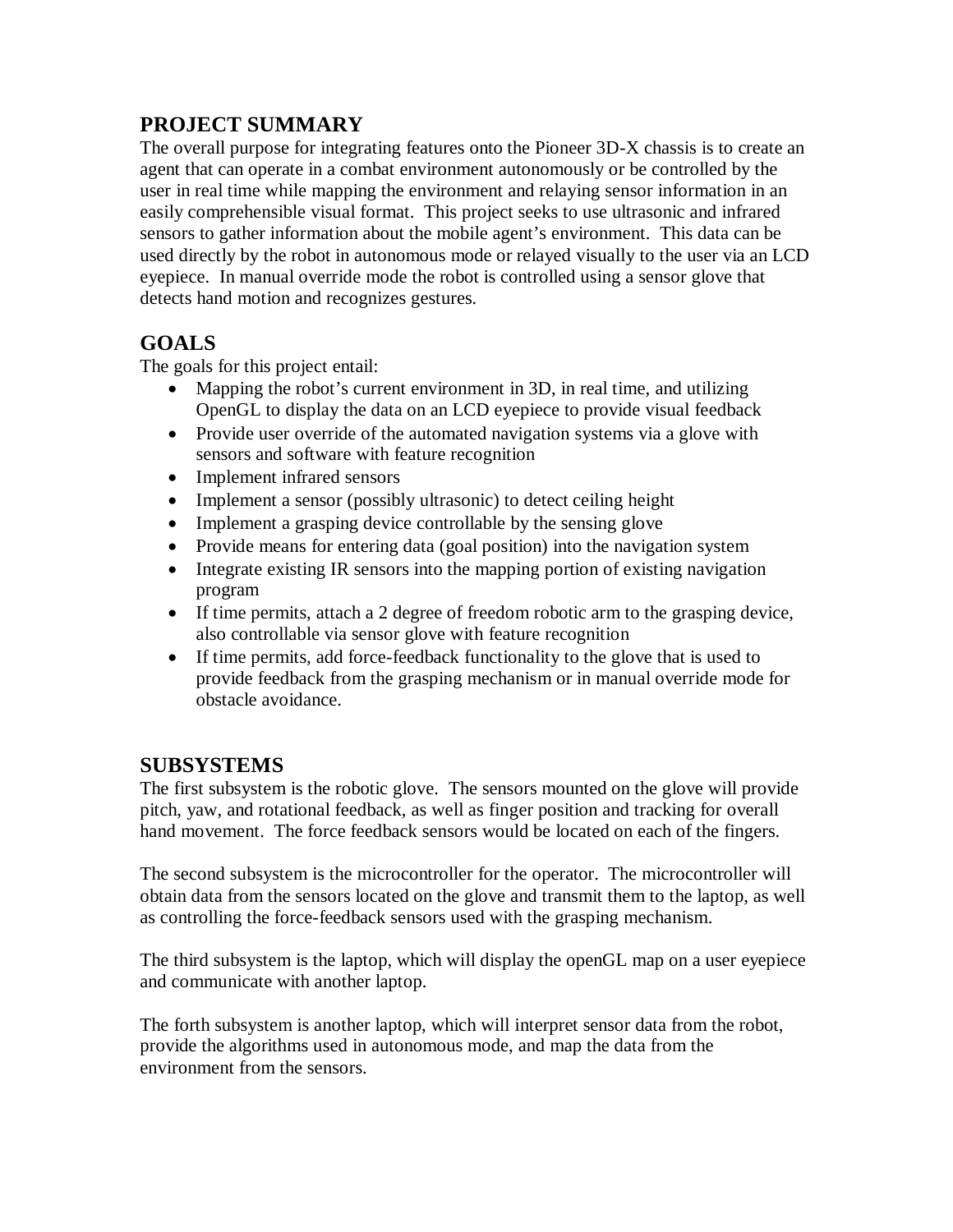The Pioneer robot subsystem shall gather data about its surroundings using ultrasonic and infrared sensors and transmit this data to the computer, as well as receive commands from the computer for either navigational mode.

There are two additional microcontroller subsystems that are attached to the robot. The first microcontroller will take data from the ceiling sonar sensor and the infrared sensors, and transmit them to the robot. The second will be used to control the grasping device.

Figure 1.0 illustrates the overall functional system block diagram.



Figure 1: Functional System Block Diagram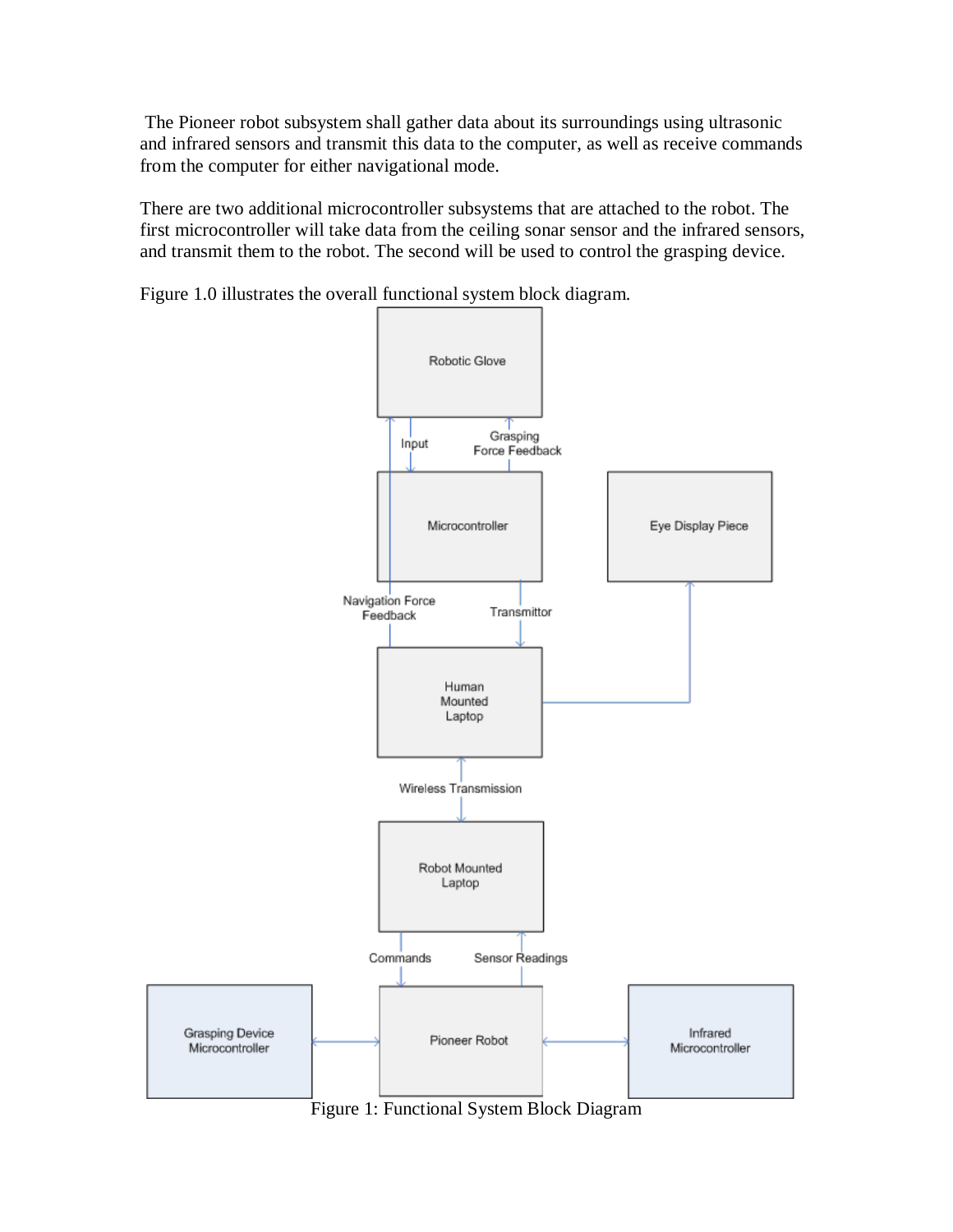### **FUNCTIONAL REQUIREMENTS**

- This system shall be able to operate in autonomous or manual override mode
- Mode shall be selected using feature recognition from the glove
- A hand sensor shall be able to detect the flex of fingers
- A hand sensor shall be able to detect the orientation of the hand
- A sensor shall be able to pick up a shift in position of the user's hand utilizing gyroscopes, accelerometers, digital compass, and whatever else may be necessary to attain less than 3 degrees of drift per second.
- Motion of the feedback LCD eyepiece shall be detected utilizing gyroscopes, accelerometers, digital compass, and whatever else may be necessary to attain a usable amount of precision
- This motion shall be used to control the perspective of the visual feedback
- The robot shall be able to autonomously navigate by potential field planning
- The robot shall be able to take manual directional controls from a sensor glove
- The LCD eyepiece shall display the environment found by sensors on the robot using openGL
- The LCD eyepiece shall have a resolution of 600x800 pixels
- The LCD eyepiece shall have a refresh rate of 12 Hz
- The LCD eyepiece shall have a 180 degree range of vision with 5 degrees of accuracy
- The robot shall be able to measure walls within the range of 20 to 150 cm with 2 cm accuracy
- The robot shall be able to determine ceiling height within 3 m with 5 cm accuracy
- The environment will be mapped using infrared sensors for wall, and a single sonar sensor for the ceiling

### **PRELIMINARY RESULTS**

The robot has a wall following algorithm using the ultrasonic sensors with manual joystick override. This software uses the aria package provided by mobilerobots.com.

The openGL simulation can display a map in two ways. One takes the measured boundaries and uses a height map to produce a 3D model of the map. The model is not very smooth, is takes noticeable time to update the display for larger maps, and does not allow for distinct color differences in walls. In its current iteration, manual navigation is not possible.

The other map display, in its current stage, can only build walls based off an existing map. It is easy to differentiate the walls, as they can be colored, and currently manual keyboard navigation is supported.

These results came from working with a variety of openGL tutorials. The first tutorial that was used was an American Flag display program that just simply allowed for some minor study of openGL in a 2D environment. The next tutorial program that was studied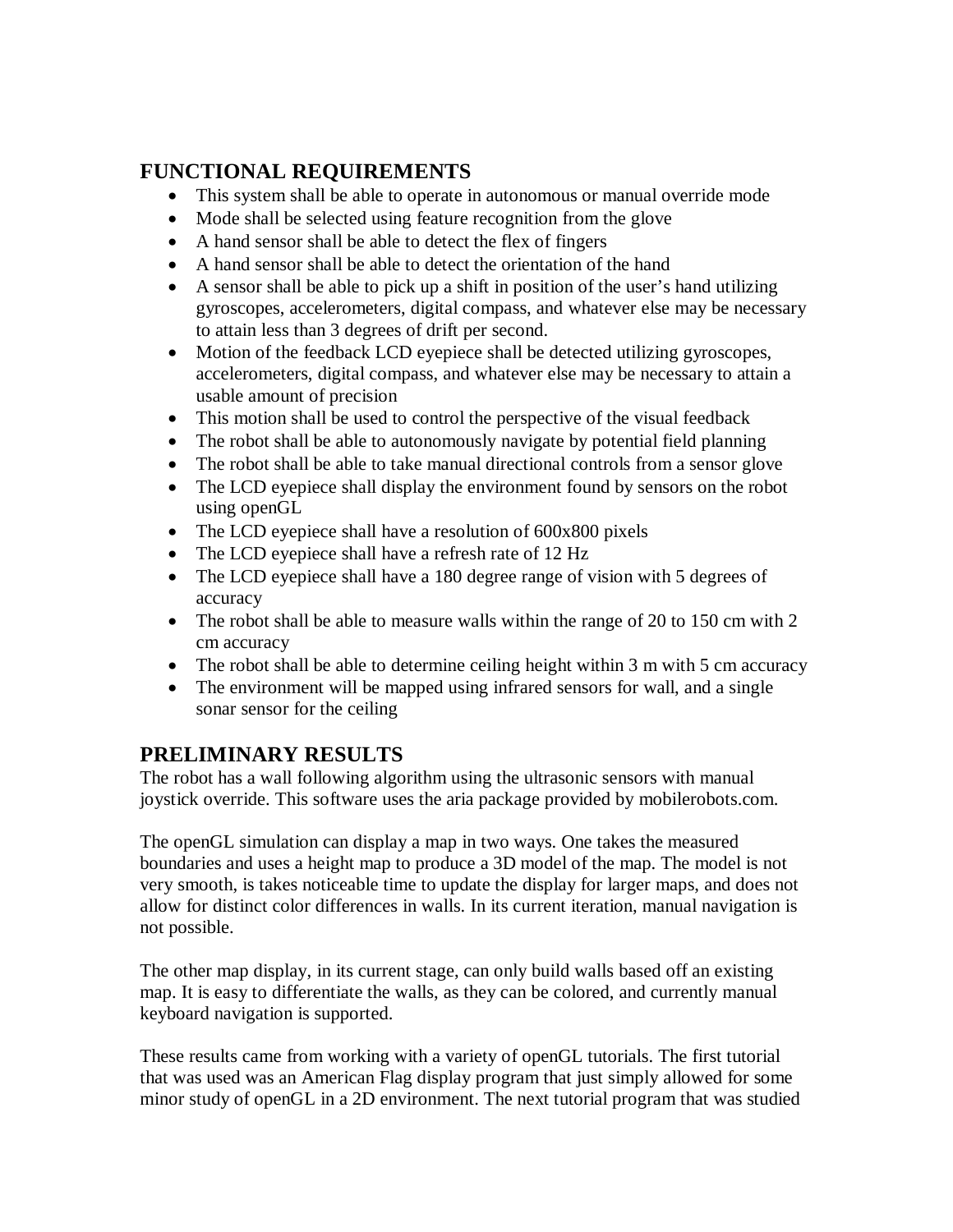was the previously mentioned height mapping program, which had terrain proportional to the darkness of an existing bitmap file. Then a crab pong tutorial game was analyzed, as it allowed for manual control of a system inside openGL, as well as providing some modifiable 3D objects.

The human interface portion involved acquiring specifications for sensors that would pick up head and hand movement, as well as selecting sensors that would meet the specifications determined. Then, some ideas for testing sensor parameters and compensating for inherent inaccuracies needed to be generated.

Research began on how joints in the human body move. A physical therapist assistant was consulted to gain some common knowledge for degrees of flexure of the wrist and hand. Next, a previous senior project that had dealt with sensing hand movement provided some specifications for the accelerometer and gyroscope to be mounted on the hand. However, due to glove selection, this work may be unnecessary; however, if the accelerometer mounted on the purchased glove is not sufficient for our purposes, then this research will be very valuable. Since a gyroscope, accelerometer, and digital compass are all required for the lcd eyepiece, components were that could meet those specifications as well. The gyroscope and accelerometer need only to be 2-axis, however the digital compass must be 3-axis. This is because a 2-axis digital compass must be perpendicular to the ground in order to work properly. Tilt-compensated models are available but much more expensive, so by purchasing a 3-axis model and tiltcompensating it in software about a hundred dollars can be saved.

The ideas for testing the sensors to determine experimental parameters and compensating for inherent imperfections came last. It was determined that a servo motor, combined with some geometric calculations, would be used to test the sensors and determine how much inherent drift is present. Then, either a Kalman or adaptive filter will be implemented to compensate for the drift. However, if the parameters obtained are better compensated by some other method, then of course our compensation method will evolve accordingly.

| Week | David                                      | <b>Brian</b>                        |
|------|--------------------------------------------|-------------------------------------|
|      | Test Accuracy of Accelerometer, Digital    |                                     |
|      | Compass, and Gyroscope                     | Set-up Wall objects                 |
| 2    | Test and interface Dataglove               | Set-up Wall objects                 |
| 3    | Begin to construct filter for MEMS Devices | Make Wall creation algorithm        |
| 4    | <b>Filter Construction</b>                 | Simulate 3D Map                     |
| 5    | <b>Filter Construction</b>                 | Modify navigation code for infrared |
| 6    | <b>Filter Construction</b>                 | Add in ceiling detection            |
| 7    | <b>Filter Construction</b>                 | Add in ceiling detection            |
| 8    | Begin to integrate LCD headpiece           | Preliminary wireless transmission   |
| 9    | Continue to integrate LCD headpiece        | openGL to headpiece                 |
| 10   | Begin to integrate Hand                    | Debug headpiece interface           |